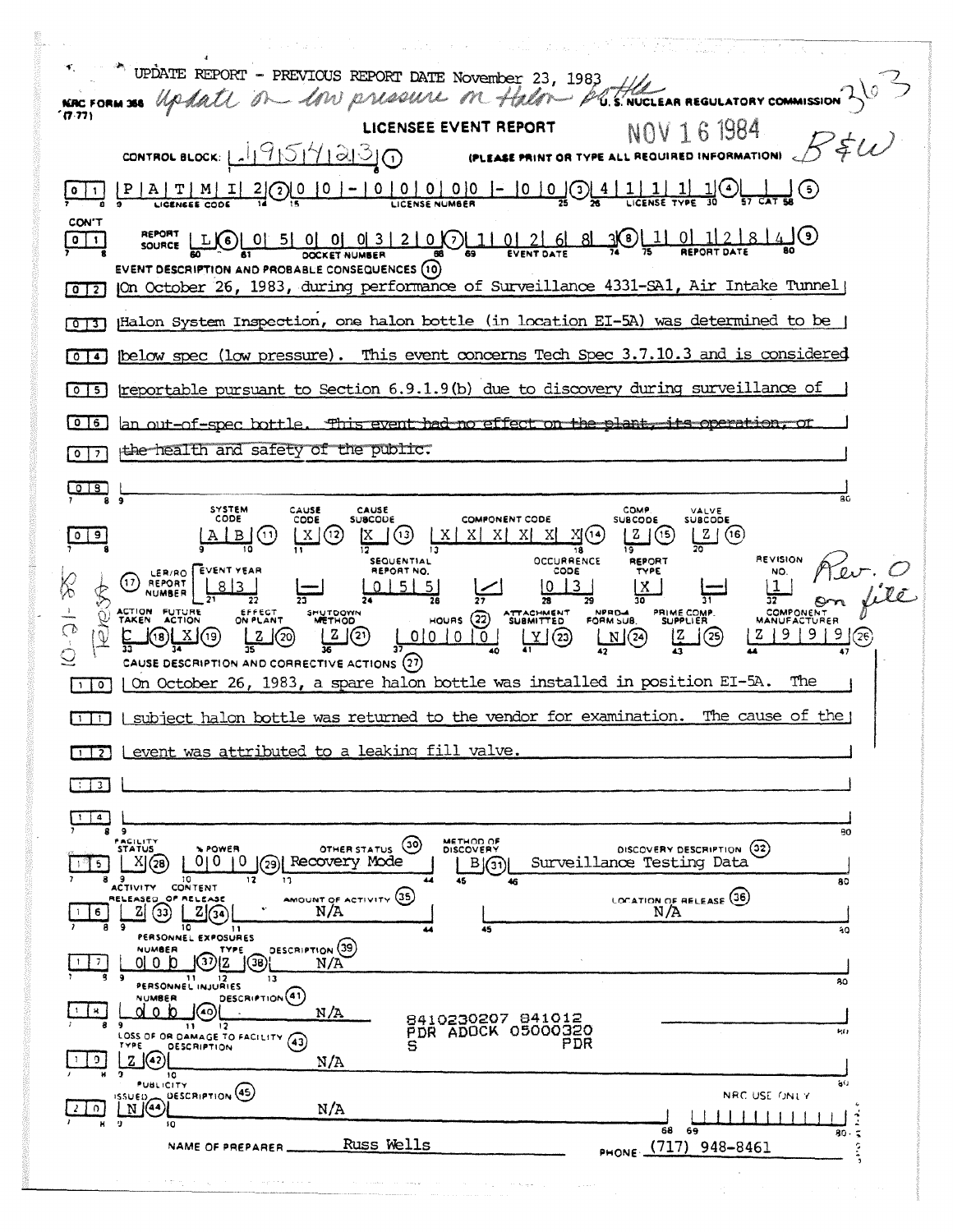Attachment 2 4410 84-L-0045

## LER 83-055/03X-1 EVENT DATE - October 26, 1983

# FXPLANATION OF THE OCCURRENCE

On October 26, 1983, during the performance of Surveillance Procedure 4331-SA1, Air Intake Tunnel Halon System Inspection, one of the halon bottles was found to be out-of-specification due to low pressure. The halon bottle was located in position EI-5A and had a pressure of 240 psig (vs. a minimum of 250 psig at its ambient temperature). The bottle was replaced, the surveillance completed, and the halon system returned to service. With the identified deficiency of an out-of-specification halon bottle, this event became reportable pursuant to Technical Specification 6.9.1.9(b) due to an equipment failure resulting in entry in the Action Statement of Technical Specification 3.7.10.3.

This LER is similar to LER 83-15 wherein another bottle in location EI-5A was low in pressure and weight. That condition was determined during the last performance of surveillance testing on this halon sylem.

#### II. CAUSE OF THE OCCURRENCE

The cause of this event, based on an investigation by the manufacturer, has been attributed to a small leak of the bottle's fill valve.

#### III. CIRCUMSTANCES SURROUNDING THE OCCURRENCE

At the time of the occurrence, the Unit 2 facility was in a long-term cold shutdown state. The reactor decay heat was being removed via loss to ambient. Throughout the event there was no effect on the Reactor Coolant System or the core.

### IV. CORRECTIVE ACTIONS TAKEN OR TO BE TAKEN

Immediate On October 26, 1983, the EI-5A bottle was confirmed to be low in pressure ans subsequently was replaced with a spare bottle that was within specifications.

Long-Term The subject halon bottle, which includes the entire pressure containing boundaries for the halon, was returned to the vendor for examination.

> An investigation by the vendor determined the cause to be a leaking fill valve.

### V. COMPONENT FAILURE DATA

N/A

Document ID 0017A

4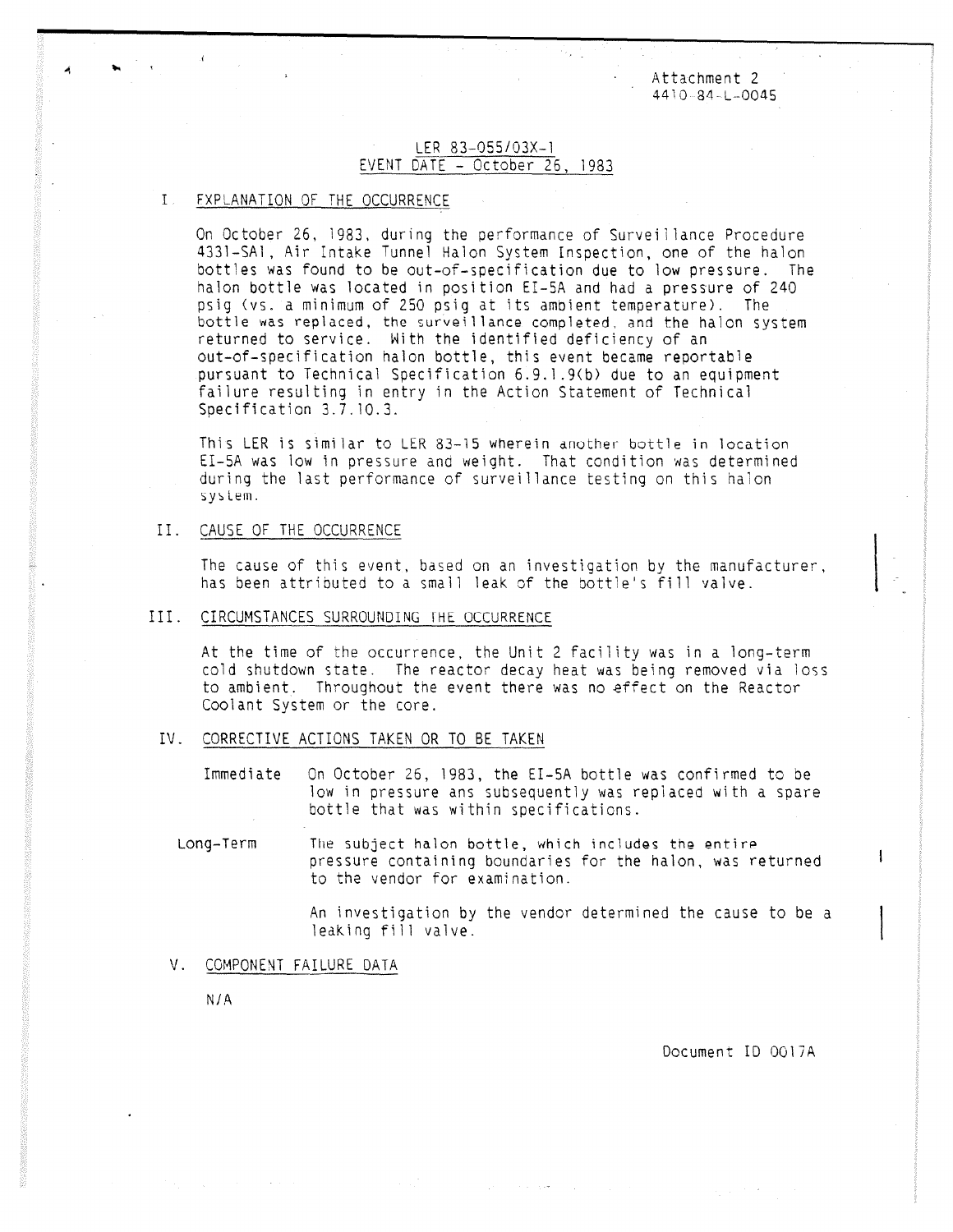

v.

 $\sim$ 

#### **GPU Nuclear Corporation**

Post Office Box 480 Route 441 South Middlctown, Ponnaylvania 17067-0181 717 944-7621 TELEX 84-2386 Writer's Direct Dial Number:

(717) 948-8461

4410-84-L-0045 Document ID 0017A

October 12, 1984

US Nuclear Regulatory Commission Document Control Desk Washington, DC 20555

Dear Sir:

Three Mile Island Nuclear Station, Unit 2 (TMI-2) Operating License No. DPR-73 Docket No. 50-320 Updated Licensee Event Reports

The Licensee Event Reports listed in Attachment I have been updated and are enclosed as Attachment 2 to this letter.

If you have any questions concerning this information, please contact Mr. J. J. Byrne of my staff.

Sincerely, ithe

R. Standerfer, Vice President/Director, TMI-2

FRS/RDW/jep

Attachments

cc: Regional Administrator - Office of I & E, Dr, T. E. Murley Program Director - TMI Program Office, Dr. B. J. Snyder Deputy Program Director - TMI Program Office, Mr. L. H. Barrett



GPU Nuclear Corporation is a subsidiary of the General Public Utilities Corporation